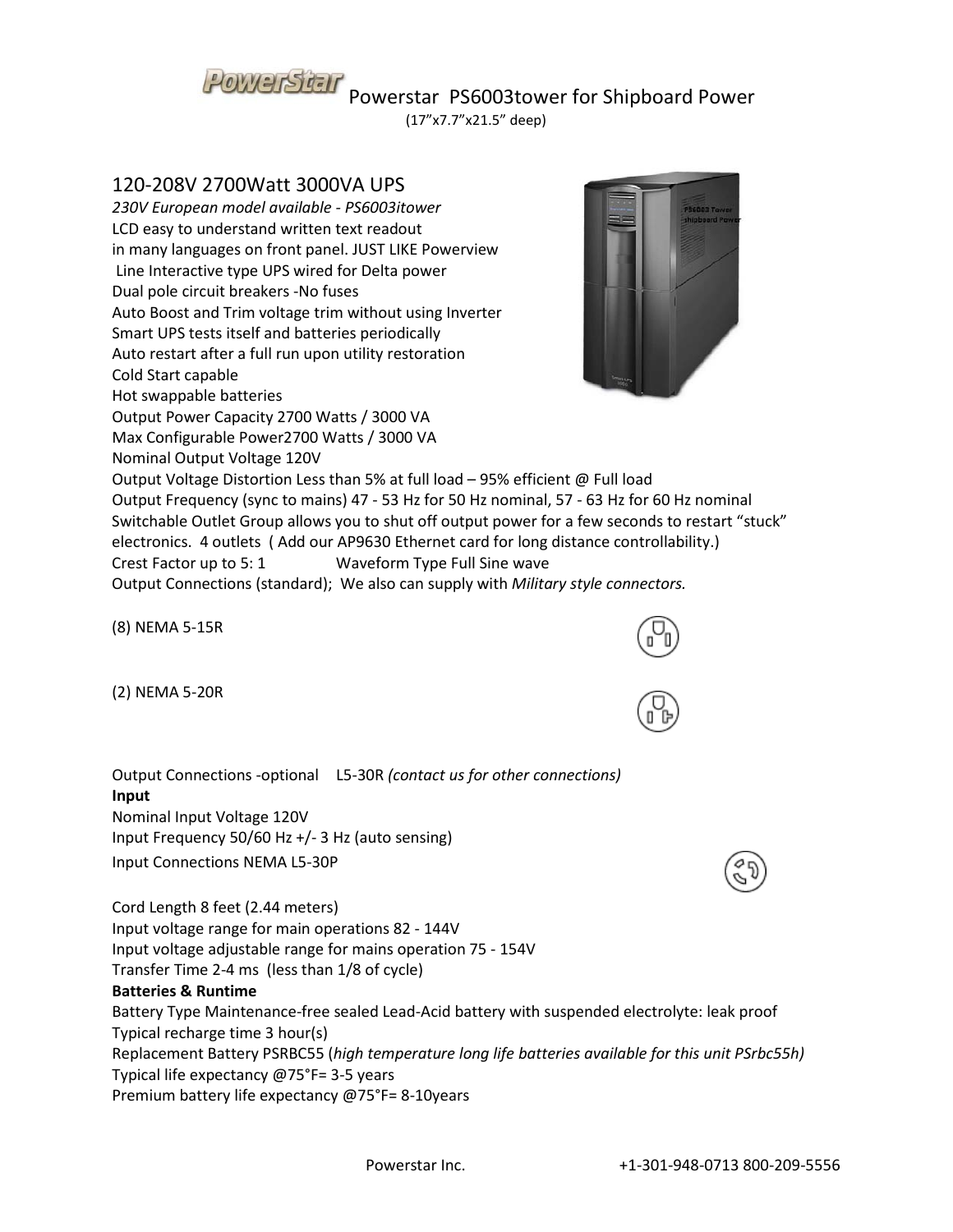

POWETSTEIT Powerstar PS6003tower for Shipboard Power

(17"x7.7"x21.5" deep)

Typical Backup Time at Half Load 15 minutes (1350 Watts) Typical Backup Time at Full Load 4 minutes (2700 Watts) Typical Backup Time at 800 Watts= 31 minutes

#### **Interface Port(s)**

(1)USB serial control, (1) RS232 S20 port, and (1) SmartSlot

Powerchute™ software supplied for many operating systems

Available SmartSlot™ (*for SNMP Ethernet Network card PS9630) or environmental monitor card or multi I/O control card. (simple switching)* 

Emergency Power Off (EPO)- Standard Low Voltage low current NO/NC switch shut down

*Note, this RS232 S20 port is a new generation port and is not compatible with previous generation software.*



#### **Control panel**

LCD written word status display with predictive battery failure, Load and battery information. LED indicators On Line: On Battery: Replace Battery: and Overload/ Fault Indicators Audible Alarm -Alarm when on battery: distinctive low battery alarm: configurable delays

#### **Protection**

Surge energy rating 530 Joules Filtering- Full time multi-pole noise filtering: 0.3% IEEE surge let-through: zero clamping response time: meets UL 1449

### **Dimensions (Tower)**

Maximum Width 7.70"inches (196 mm) Maximum Width 17.00 inches (432mm) Maximum Depth 21.5 inches (546mm) Net Weight 116 lbs. (53kg) Shipping Weight 134 lbs. (61 kg) Shipping Height 15.00 inches Shipping Width 30.00 inches Shipping Depth 22 inches Color Black Units per pallet=3

### **Operating Environment**

32 - 104 °F (0 - 40 °C) (battery dependant) *This can be -15°to +50°C with our Premium battery*